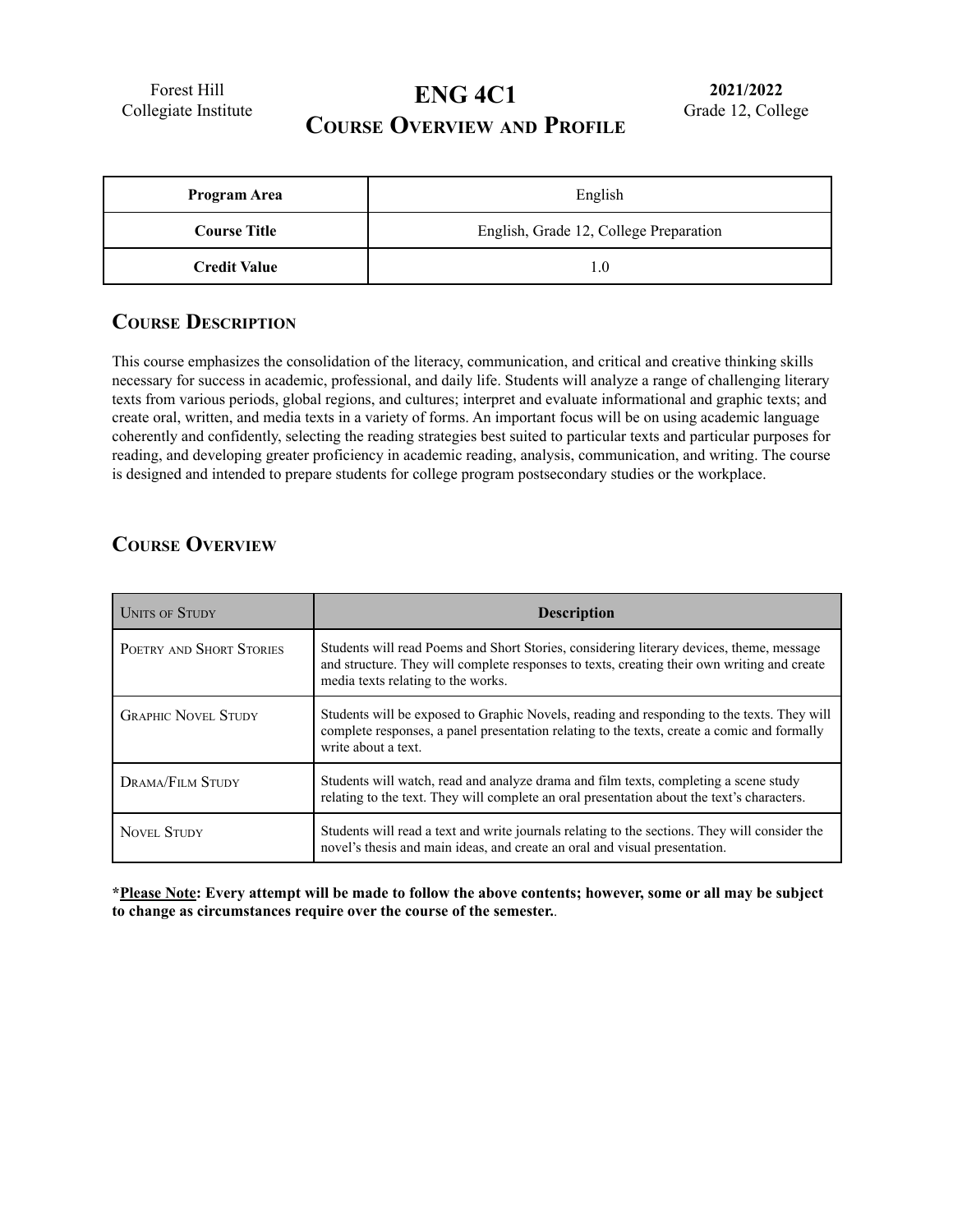## **ASSESSMENT AND EVALUATION**

- The primary purpose of assessment and evaluation is to improve student learning.
- Assessment is when teachers examine student contributions to class activities and discussions, process work for assignments and projects, and other course performances that accurately reflect how well a student is achieving curriculum expectations in a course. The teacher uses this information to give students feedback they can use while completing tasks that will be evaluated.
- Evaluation refers to the process of assigning a mark to represent how the student's work demonstrates their achievement of established criteria.
- The achievement chart provides a standard, province-wide method for teachers to use in assessing and evaluating students' achievement. Students are evaluated according to major categories, or strands, in each course. Ministry curriculum documents provide detailed description of student achievement levels.
- In order to help you achieve success in this course, your teacher will use a variety of teaching, assessment, and evaluation strategies throughout the course to maximize your opportunities both to learn and demonstrate your learning.

| Term / Culminating                                         | <b>Strand</b>         | Weight |
|------------------------------------------------------------|-----------------------|--------|
| Term Work<br>70% of your overall grade<br>in this course   | Reading               | 21%    |
|                                                            | Writing               | 21%    |
|                                                            | Oral<br>Communication | 14%    |
|                                                            | Media                 | 14%    |
| Culminating<br>30% of your overall grade<br>in this course | Culminating           | 30%    |

This chart describes how you will be evaluated in this course:

### **LEARNING SKILLS**

- These are the skills and habits that are essential to success in school and in the workplace. The learning skills that will be evaluated in this course are:
	- Responsibility

○ Collaboration

○ Organization

○ Self Regulation

- Independent Work
- Teachers report achievement on the five Learning Skills using letter symbols:
	- $E =$  Excellent
	- $\circ$  G = Good
	- $\circ$  S = Satisfactory
	- $\circ$  N = Needs Improvement
- Learning Skills affect levels of achievement, but are not included in the determination of the final grade for this course. An assessment of a student's Learning Skills in this course will appear as a separate section of each Report Card.